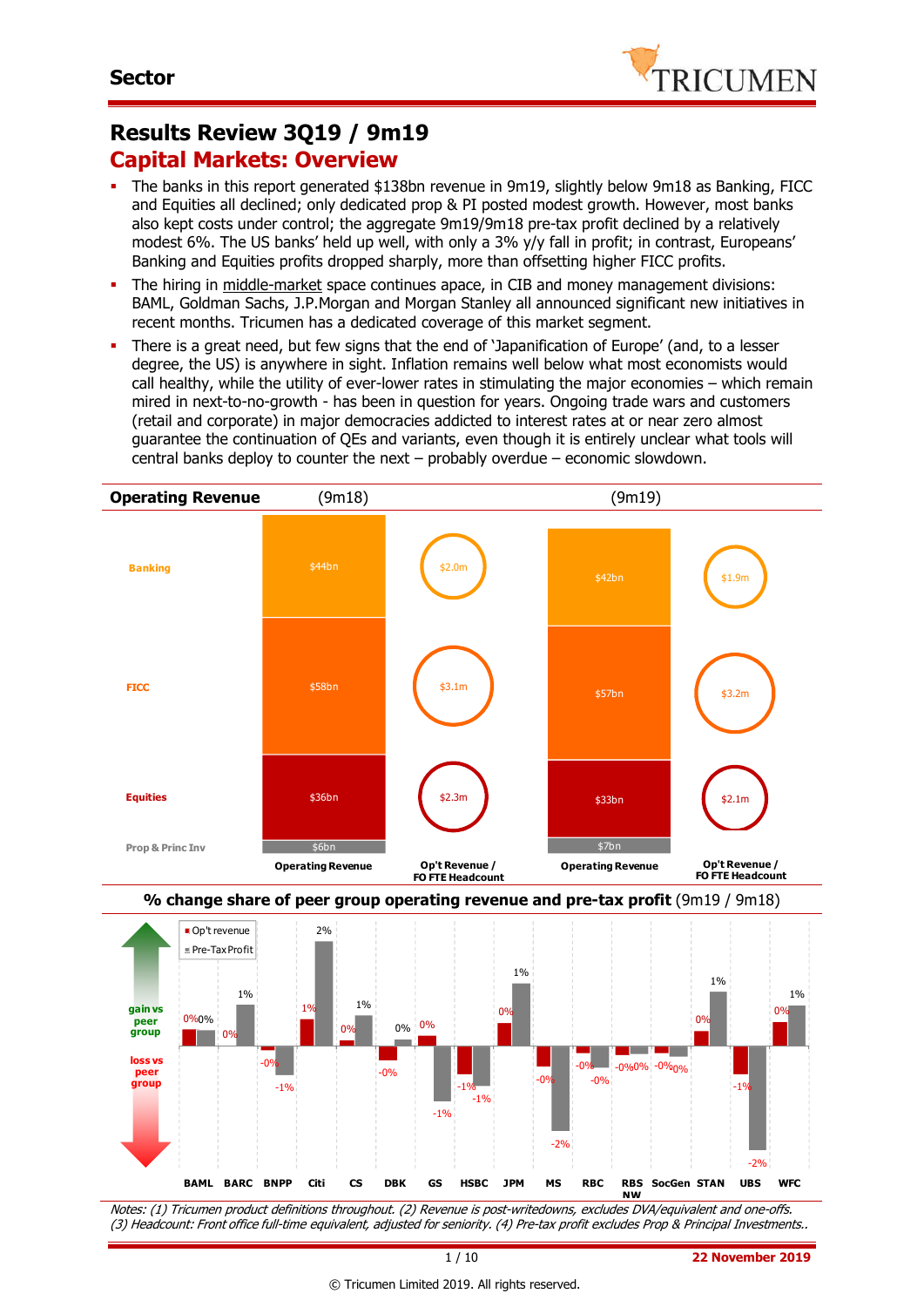

### **Capital Markets** (cont.)**: Banking**

- Investors' hunt for yield extended a boom in HY corporate debt issuance: the 9m19 volume was at a two-year high and 3Q19 was the highest 3Q since 2013; Chinese corporates almost doubled their share of global volumes. Emerging markets and APAC local-currency issues also jumped vs 3Q18; but HG suffered a slowdown. The 3Q19 and 9m19 fees from syndicated lending fell 10-15% y/y, broadly in line with global volumes; leveraged loans underperformed investment grade.
- In ECM, the market conditions still favour the US banks: their home market was by far the strongest, especially in IPOs; and 'Big 5 sectors' (tech, financials, real estate, healthcare and energy) account for 70% of global volumes. In contrast to the US, EMEA fees dropped 30-50% y/y in APOs, rights and converts, and 10% in IPOs. Unsurprisingly, EMEA banks suffered a sharp drop in productivity.
- M&A/Advisory volumes and fees dropped 15-20% vs 3Q18; on 9m basis, fees declined 10% y/y. The USA (again) demolished most league-table historical records, especially on 'all-US' domestic and mega deals, giving a huge advantage to US leaders. EMEA, APAC and Japan dropped vs 3Q18.



(3) Headcount: Front office full-time equivalent, adjusted for seniority.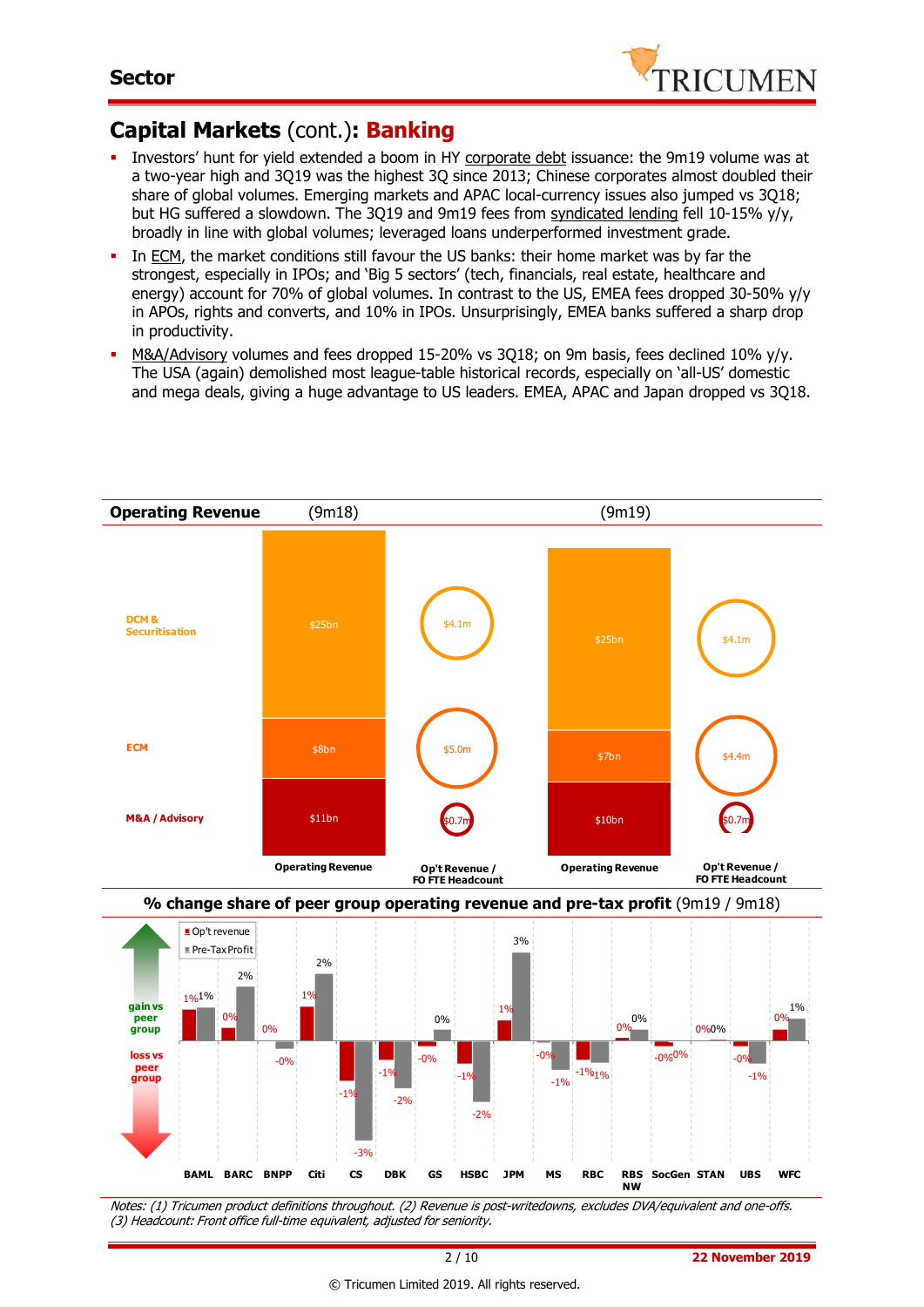

## **Capital Markets** (cont.)**: FICC**

- The FX volumes were partly offset by the shift from structured products into swaps, leading to a wide divergence in individual banks' performance. CryptoFX is gaining in credibility: BIS will publish a paper on the capital requirements of crypto assets, UK Jurisdiction Taskforce' made crypto recognisable in English law, and Hong Kong is ready to issue licences for crypto trading exchanges. Vanguard, not best known for its respect of convention, is testing blockchain which could allow big asset managers to trade FX directly, bypassing banks, even for execution. Success is not a given: most obviously, available liquidity will be the key, and that requires a critical mass of participants. Still, if this takes off, we expect banks' swaps and forwards revenue will be hit the hardest.
- Rates revenue strengthened in 3Q19, supported in particular by clients' demand for hedges. Munis also did well vs 3Q18, and Oct-19 surge in issuance to \$53bn (+25% y/y) bodes well for 4Q19. The demand for UK gilts grew in 3Q19 as investors eyed the possibility of a disorderly Brexit.
- Credit revenues grew in 3019, but that's from a very weak 3018; the bulk of meaningful growth came via acquisition of new clients. Strong tech helps: e.g. HSBC and UBS' new tools match clients with banks' inventories, making sales calls more relevant. Institutions, concerned about liquidity, are looking to derivatives. HY dollar debt in EM is under pressure, and CLO markets look shaky.
- In commodities, strong energy operators outperformed (again), especially in North America. Investors' demand for gold (incl. ETFs) is not diminishing: a favoured hedge against volatility and uncertainty, gold is also seen as an effective hedge against deflation. Deflation increases the borrower's debt burden and the counterparty risk; but gold has no counterparty risk – it's a real asset, especially in the over-leveraged world. Silver offers beta opportunity.







(3) Headcount: Front office full-time equivalent, adjusted for seniority. (4) Pre-tax profit excludes Prop & Principal Investments.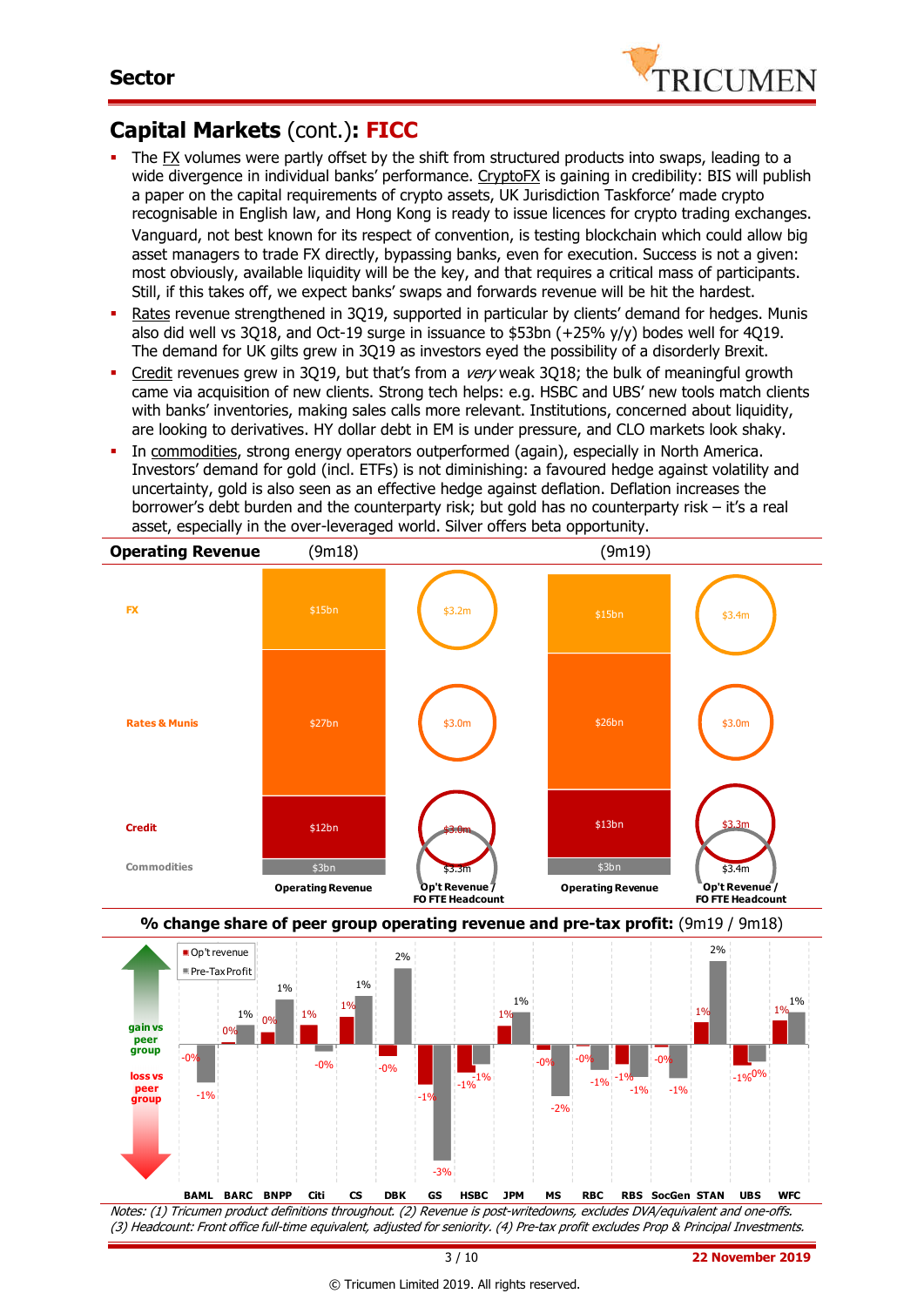

## **Capital Markets** (cont.)**: Equities**

 Cash equity held up well in 3Q19, but questionable outlook and a continued decline in commissions led to further reductions in staff.

MiFID 2 is making meaningful inroads in the US: surveys show that most large buy-side firms now favour unbundling of research and execution payments. For the moment, the majority of small(er) firms favour the bundled approach, but the trend is obvious, especially after SIFMA weighted in with recommendation for SEC to let brokers accept payments from US clients just for research.

- Equity derivatives A couple of 'our' banks booked strong gains in structured derivatives; but others suffered from volatile markets, low(er) client flows, and inventory losses. The popularity of options hedging US equities is on the rise; while in APAC, dealers are trying to replace corridor variance swaps with forwards which enable a reduction of risk in their structured product portfolios. Finally, ART (alternative risk transfer) products – which gained in popularity as a direct result of central banks' misguided QE drive – continue to flourish.
- Prime services posted strong revenue growth in 3Q19; leading banks, in particular, benefitted from strong financing and higher client balances. In terms of hedge funds' main sectors AuM, emerging markets, distressed, and fixed income funds suffered the most serious outflows in 3Q19.



Notes: (1) Tricumen product definitions throughout. (2) Revenue is post-writedowns, excludes DVA/equivalent and one-offs. (3) Headcount: Front office full-time equivalent, adjusted for seniority. (4) Pre-tax profit excludes Prop & Principal Investments.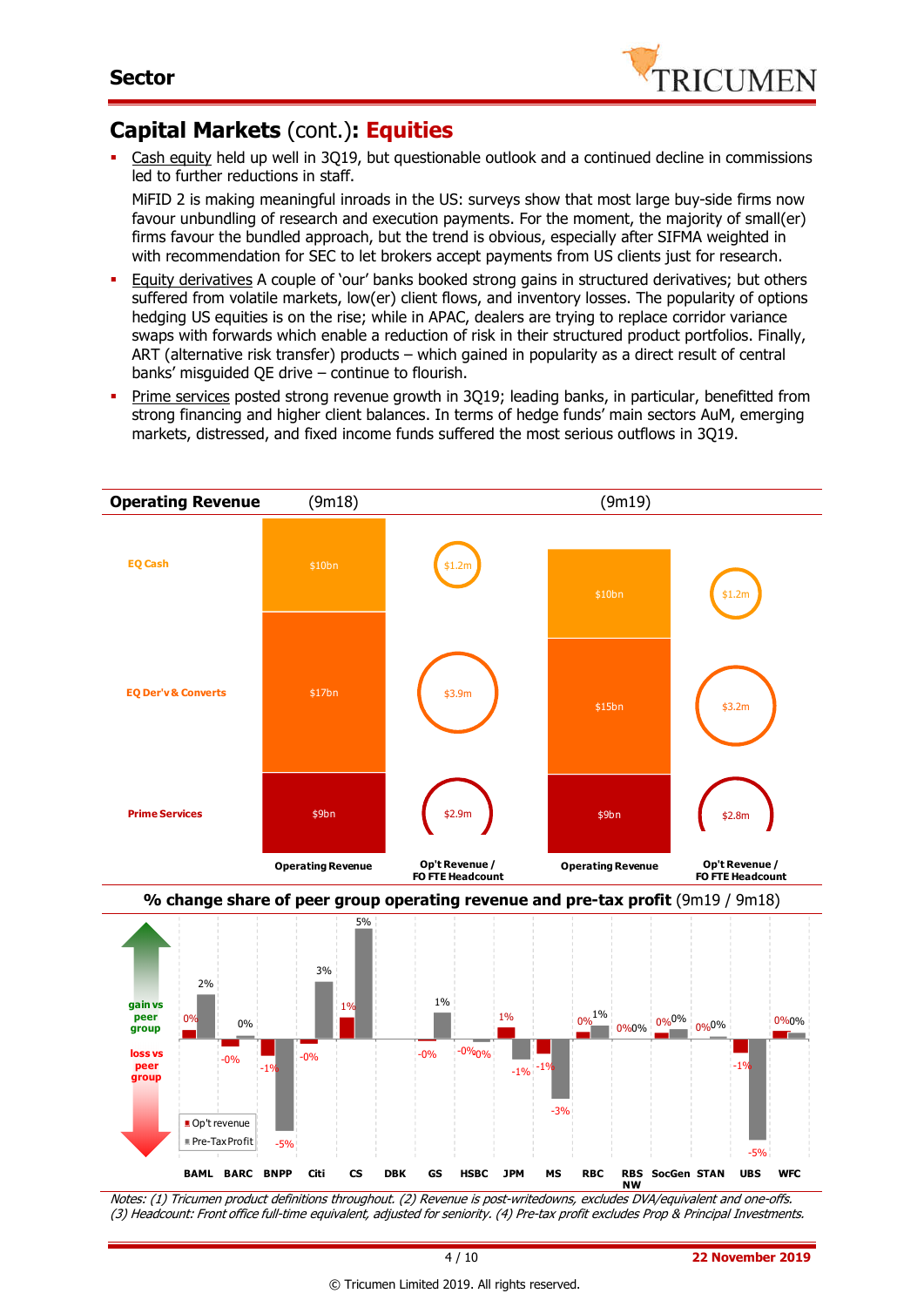

### **Commercial Banking & Treasury Services**

 In 3Q19, commercial lending volumes fell slightly in the US and flatlined in large EU economies. Adding to this, there was no let-up in margin pressures, however, and several large banks have (again) reported higher hedging costs.

In response, banks are utilising (new) technology, focusing on profitable clients, and fostering collaboration between commercial banking and other parts of organisation, chiefly investment banking. In Europe – most significantly, in Germany - banks are also increasingly shifting the burden of low/negative interest rates to their large clients.

The combined operating costs of 10 banks in this note declined 4% from 9m18, led by Europeans.

Trade finance volumes accelerated the y/y decline seen in 1H19. Banks' 9m19 revenue fell 2% y/y, but the hit to profits was cushioned by better cost control, especially at European banks.



Notes: (1) Tricumen product definitions throughout. (2) Revenue is post-writedowns, excludes DVA/equivalent and one-offs. (3) Headcount: Front office full-time equivalent, adjusted for seniority. (4) In-scope: Large Cap/MNC and Mid-Cap/SMEs.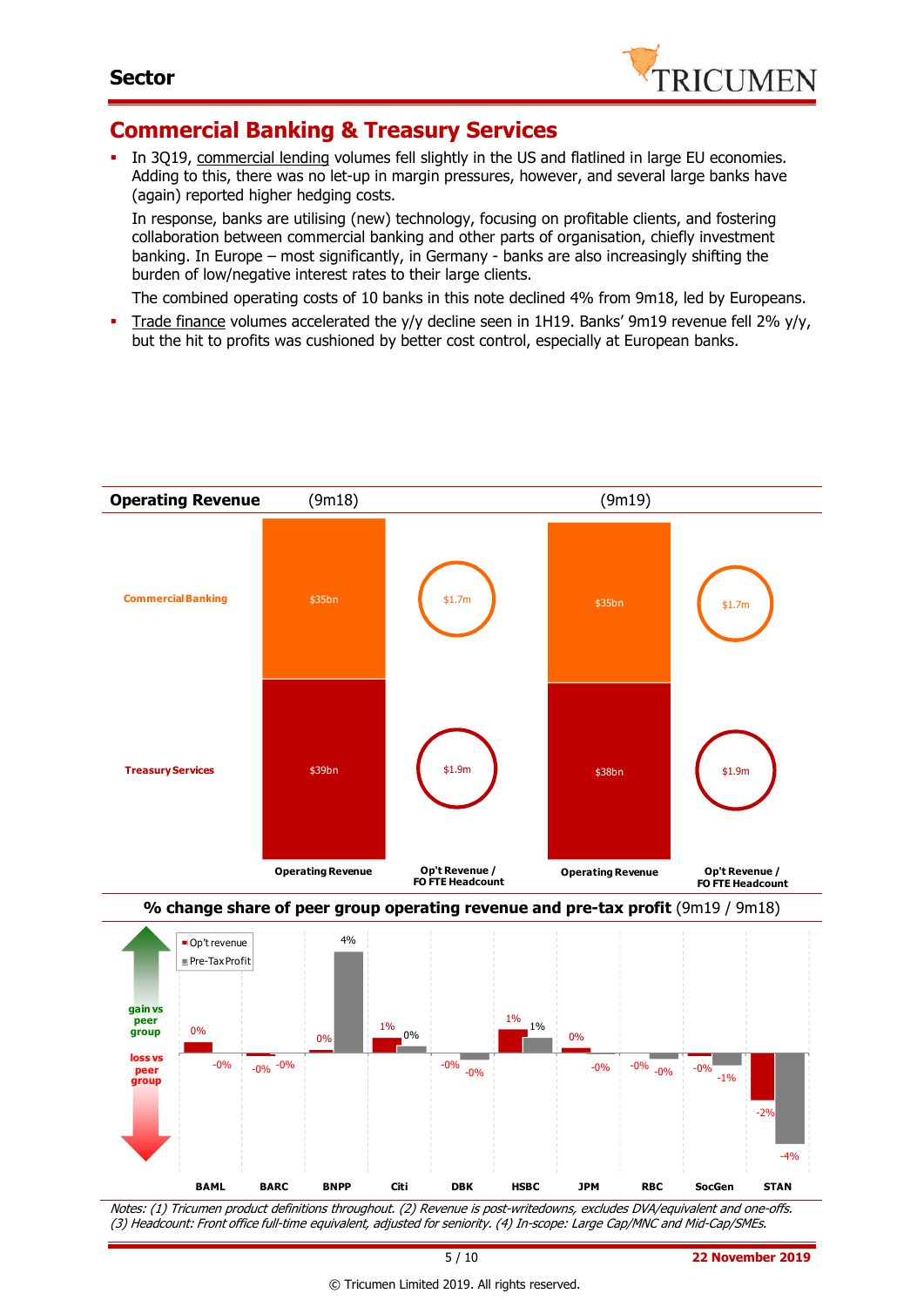

### **Wealth Management**

- The aggregate revenue of wealth managers in this note totalled \$78bn in 9m19, unchanged from the prior-year period (3Q19/3Q18 revenue grew 2%). However, the strong cost control – reflected, for most part, in pay-per-head - resulted in pre-tax profit growth of 5%, led by European peers.
- In early Oct-19, Charles Schwab Corporation abolished retail commission fees for US stocks, ETFs and options trades; TD Ameritrade, ETrade and Fidelity swiftly followed. Commenting on the move, Schwab's founder predicted that this move will lead to the consolidation in retail brokerage – lo and behold, within weeks, news emerged that the firm is in talks to take over TD Ameritrade, one of its key rivals.

This development will probably not have a huge immediate impact on banks in this report because they are global, already provide some commission-free services (especially in the US – see BAML page) and because it's the advisory (though those are under pressure, too, especially in APAC) and (increasingly) lending fees that really matter. Regardless, longer term … the writing was on the wall ever since robo-advisors arrived on the scene. The industry is headed to zero commission in various forms and fashions and banks – including the globals in this note - will need to find a replacement for a significant revenue stream.





Notes: (1) Tricumen product definitions throughout. (2) Revenue is post-writedowns, excludes DVA/equivalent and one-offs. (3) Headcount: Front office full-time equivalent, adjusted for seniority.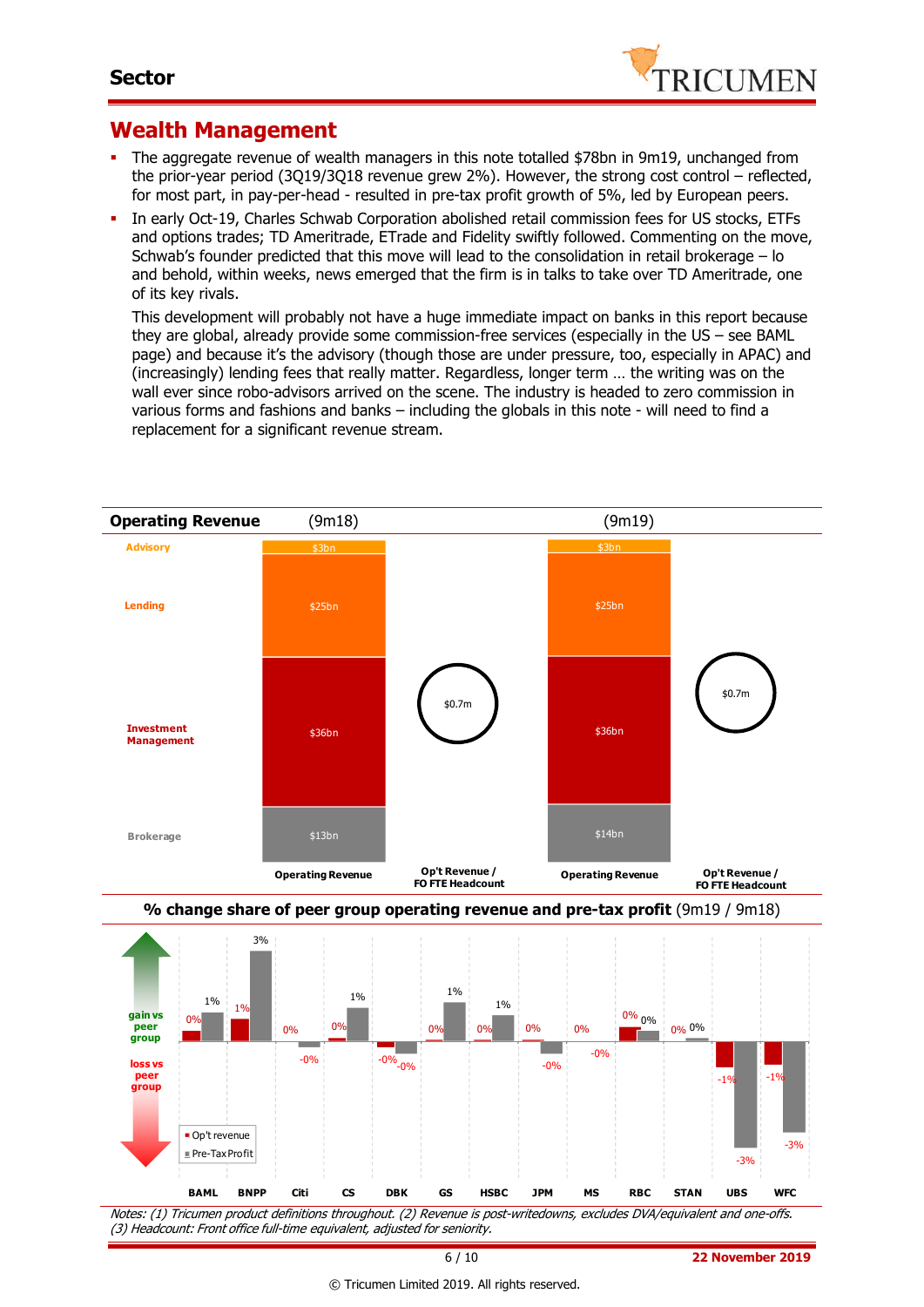### **Revenue dynamics**

|                              | BAML      | <b>BARC</b>             | <b>BNPP</b> | Citi               | <b>CS</b> | <b>DBK</b> | GS             | <b>HSBC</b>  | <b>JPM</b>   | <b>MS</b>          | <b>RBC</b>   | <b>RBS NW</b> | SocGen | <b>STAN</b>  | <b>UBS</b>   | <b>WFC</b> |
|------------------------------|-----------|-------------------------|-------------|--------------------|-----------|------------|----------------|--------------|--------------|--------------------|--------------|---------------|--------|--------------|--------------|------------|
| Capital Markets              | $\lambda$ | ∾                       | ⇘           | 运                  | ∾         | J          | $\mathbf \sim$ | ₩            | 对            | $\sim$             | $\sim$       | щ             |        | $\triangle$  | ₩            | ▵          |
| Banking                      | ↗         | ℴ                       | ℴ           | ♠                  | 專         | ∾          | ⋝              | J            | ⋝            |                    | 專            |               |        |              | ∾            | ∞          |
| <b>DCM Bonds</b>             | ⊼         | ∾                       | ∾           | ⋝                  | Д         | J,         | J              | J            | 对            | ∾                  | Д            |               | $\sim$ | ∾            | ⋒            | ⋝          |
| DCM Loans                    |           | 겨                       | ⇑           | ⋒                  | ഷ         |            | ↬              |              | ⋒            | U                  |              | ↗             | ⇗      | ♠            | Σ            | 겨          |
| Securitisation               |           | ⇑                       | U           | ⋝                  | ഷ         | U          | ഷ              |              | ∾            |                    | J            | ∾             | ↬      | ∾            | ↬            | 对          |
| <b>ECM</b>                   |           |                         | ⋒           | €                  |           | Π,         |                |              |              |                    |              |               |        |              |              |            |
| M&A / Advis                  |           |                         | Д           | 즤                  | л         |            | ⋝              | л            | $\sim$       | ∾                  | Д            |               |        |              | Л            |            |
| Markets                      | $\sim$    | $\sim$                  | ∾           | Д                  | △         | ∾          | ⋝              | $\sim$       | ⋝            | $\sim$             | ⊼            | Д             | ∾      | ۸            | л            |            |
| <b>FICC</b>                  | $\sim$    | ⋝                       | ≙           | ヘ                  |           | $\sim$     | Д              | ∾            | 对            | ∾                  | ∾            | п             |        |              | J,           |            |
| <b>FX</b>                    | π         | ⇩                       | ⇑           | ഷ                  | ⇑         | U          | ↬              | J            | $\mathbf{M}$ | J                  | J            | ↬             | ⋝      | $\sim$       | J            | ↬          |
| Rates & Munis                |           | 겨                       | ⋝           | 겨                  | m         | ⇘          | ∾              |              | 对            |                    |              |               | ╱      |              |              |            |
| Credit                       |           | $\mathbf{M}$            | ഷ           | Գ                  | ഷ         | J          | U              |              | ഷ            |                    |              |               | J      | 1            |              |            |
| Commodities                  | U         |                         | 对           | ⋝                  | Д         |            | 运              | U            | ⊕            |                    |              |               | J      | J            | ∾            | ⇗          |
| Equities                     | 겨         | ⊕                       | J           | $\mathbf{\hat{y}}$ | 全         |            | ள              | $\mathbf{M}$ | ⋝            | ∼                  |              |               | Σ      | <del>⊼</del> | л            |            |
| EQ Cash                      | ⋝         | $\overline{\mathsf{S}}$ | U           | σ                  | ⇑         |            | ⋝              | π            | 对            | ∾                  | ⇑            |               |        |              | ∾            |            |
| EQ Der'v & Conv't            | J         | ⇩                       | J           | ∾                  | ⋒         |            |                |              | ∾            |                    | ⋝            |               |        |              |              |            |
| <b>Prime Services</b>        | ≙         | ⋝                       | ↬           | ∾                  |           |            |                |              |              |                    | 对            |               |        |              |              |            |
| Prop & PI                    |           |                         | Д           |                    | 專         |            | ↷              | ⇩            |              | ≏                  |              | J             |        |              |              |            |
| Comm Bank / Treas Serv       |           |                         | ≏           | ≙                  |           |            |                |              | 全            |                    | ≏            |               |        | л            |              |            |
| Comm Bank                    |           |                         |             |                    |           |            |                |              | ⋝            |                    |              |               |        |              |              |            |
| <b>Treas Serv</b>            |           |                         |             |                    |           |            |                |              |              |                    | Σ            |               |        |              |              |            |
| Wealth Management            |           |                         |             |                    |           |            | ı              | ራ            | $\sim$       |                    | ↷            |               |        |              |              |            |
| Advisory                     | ♠         |                         | ⋝           | ⇩                  | ഷ         | U          | ∾              | ↬            | 对            | $\mathbf{\hat{y}}$ | ∾            |               |        |              | $\mathbf{M}$ | ∪          |
| Lending                      |           |                         | π           | ↗                  | ⇩         | U          | ഷ              | ⋝            | ஊ            | ∾                  |              |               |        |              | J            | U          |
| <b>Investment Management</b> |           |                         | m           | 찌                  | ⇩         | U          | ⋝              | 对            | ⋝            | ഷ                  |              |               |        |              |              |            |
| Brokerage                    | ↬         |                         | ⋝           | J                  |           | U          | ∾              | ↬            | ∾            | ⋝                  | $\mathbf{M}$ |               |        |              | ↬            |            |

### **9m19/9m18 (Operating revenue, % change, US\$, Global Level 1)**

Source: Tricumen. Notes: (1) Tricumen product definitions throughout. (2) Arrows show % change in revenue vs peers. Up- /down-arrows: top-/bottom-quartile. (3) Operating revenue is post-writedowns, excludes DVA/equivalent and one-offs. (4) Commercial/Transaction Banking includes Large Cap/MNC and Mid-Cap/SMEs.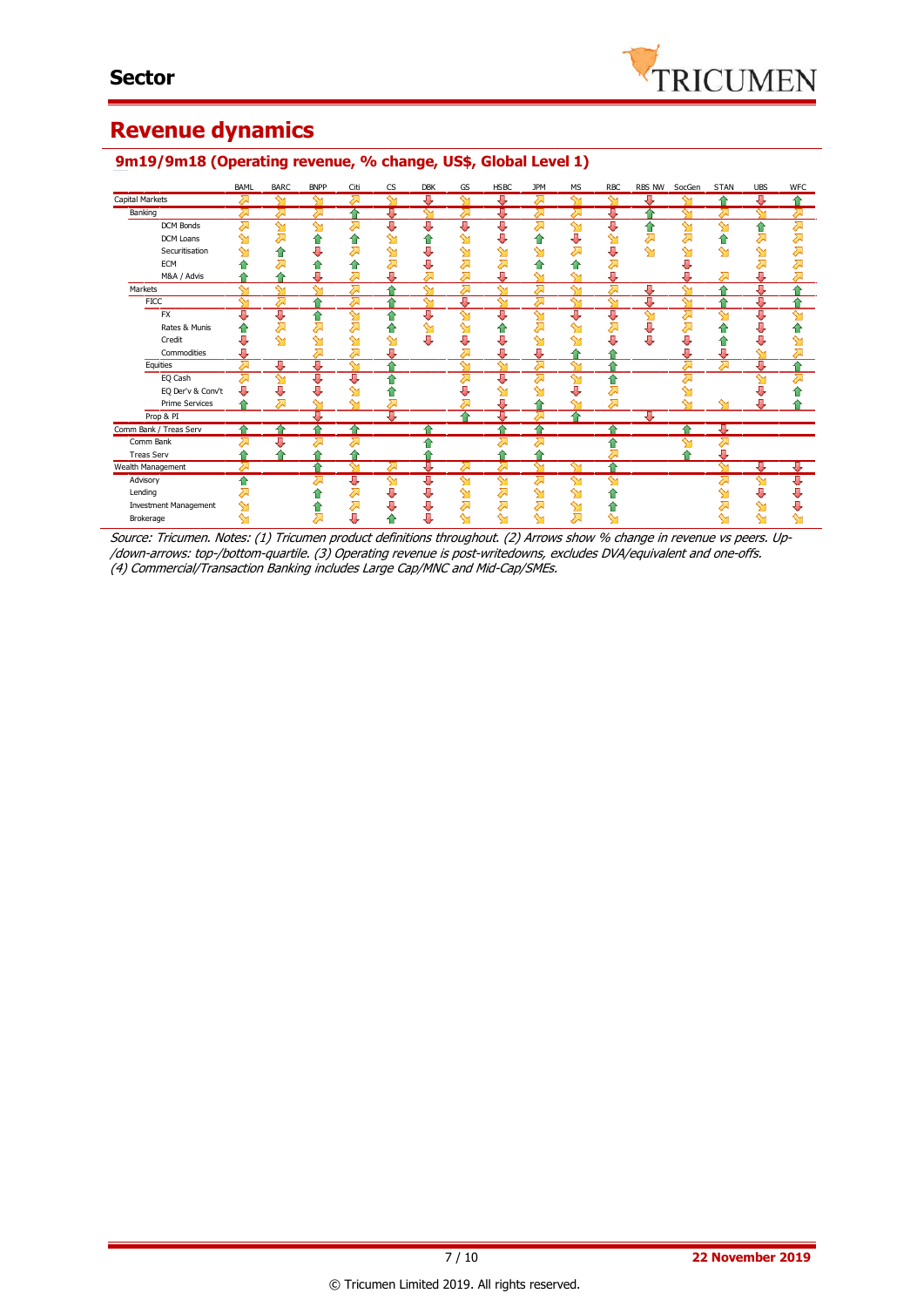

## **Operating cost / income** (US\$, Global Level 1)



 $\overline{c}$ SocGen -2.0 -2.0 RBS NW  $\mathrm{^{\prime}}$  DBK RBS NW RBC GS RBC GS 9m19 **HSBC** MS **HSBC** MS JPM  $=$   $-Avq$ JPM

**Commercial Banking / Treasury Services Wealth Management** BAML BAML 2.5 1.5 **W<sub>FC</sub>** BARC **W<sub>FC</sub>** BARC 1.0 2.0 UBS 0.5 BNPP UBS 1.5 BNPP  $0.\Omega$ 1.0 -0.5  $\&5$ STAN STAN  $\overline{1.0}$ Citi 0.0 Citi -1.5  $-0.5$ -2.0 -1.0 SocGen CS SocGen CS -2.5 -1.5 RBS NW DBK RBS NW  $\sqrt{}$  DBK RBC RBC  $\mathsf{G}\mathsf{S}$  $\sqrt{GS}$  $\bullet$ 9m19  $9m19$ MS **HSBC** MS HSBC JPM  $-$ Avg JPM  $- -$  Avg

Source: Tricumen. Notes: (1) TRIC product definitions, standard deviation, product Level 1; (2) Operating expenses exclude one-off non-operational items, insurance-related benefits & claims, and credit expense/recovery/NPL provisions. Capital expenditure is included as accrued. Litigation expense is allocated to front-line units. (3) positive values = outperformance; negative values = underperformance, relative to the peer group featured in this report; (4) missing values = not included in ongoing coverage or a bank is not a significant competitor in this market; (4) outliers are excluded.

 $\sqrt{}$  DBK

 $9m19$  $- -$ Avg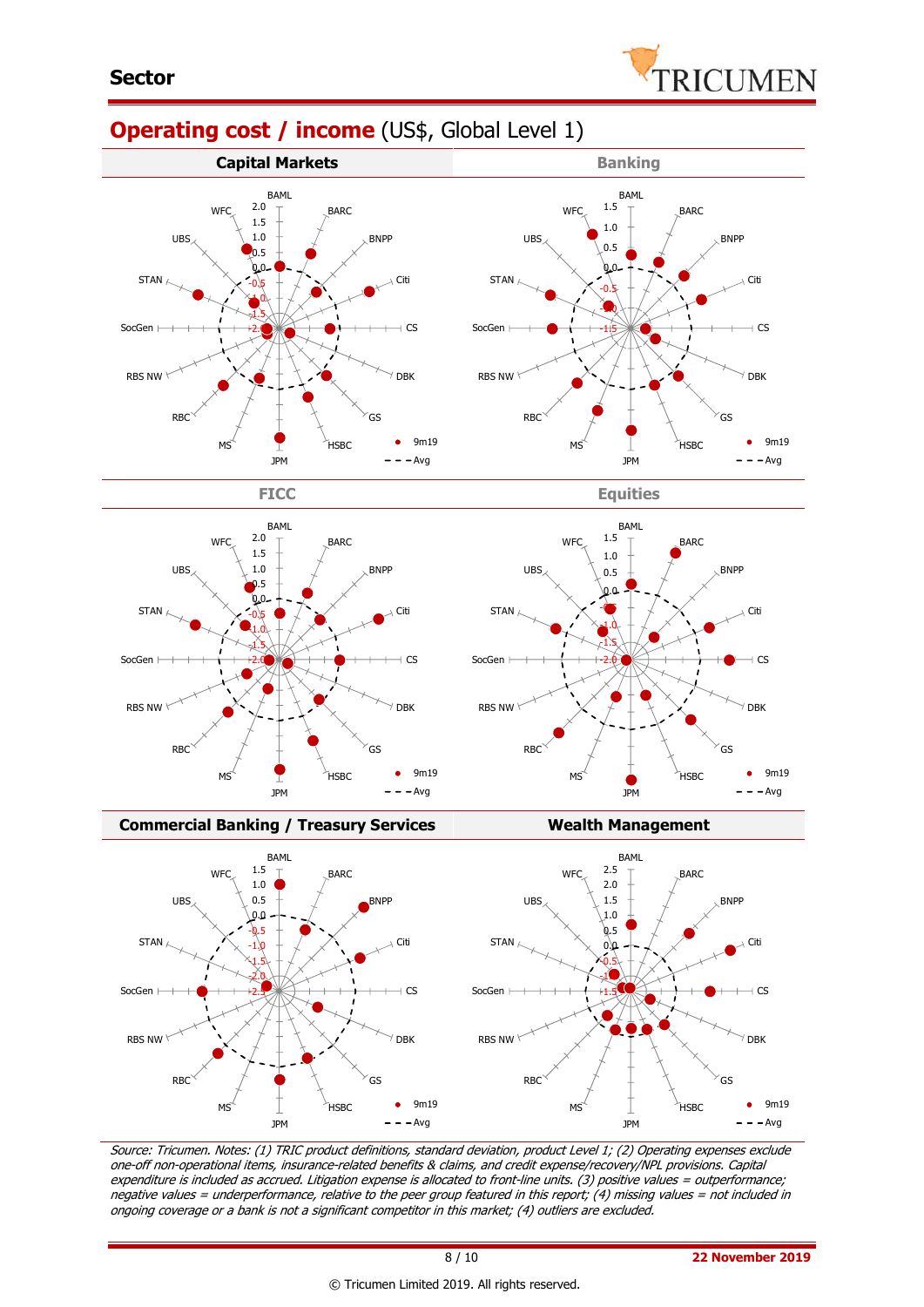

BNPP

Citi

 $+$  CS

DBK

 $\bullet$ 

9m19  $- -$ Avg

GS

# **Operating Revenue / Front Office FTE** (US\$, Global Level 1)











#### **Commercial Banking / Treasury Services Wealth Management**



Source: Tricumen. Notes: (1) TRIC product definitions, standard deviation, product Level 1; (2) positive values <sup>=</sup> outperformance; negative values = underperformance, relative to the peer group featured in this report; (4) missing values = not included in ongoing coverage or a bank is not a significant competitor in this market; (4) outliers are excluded.